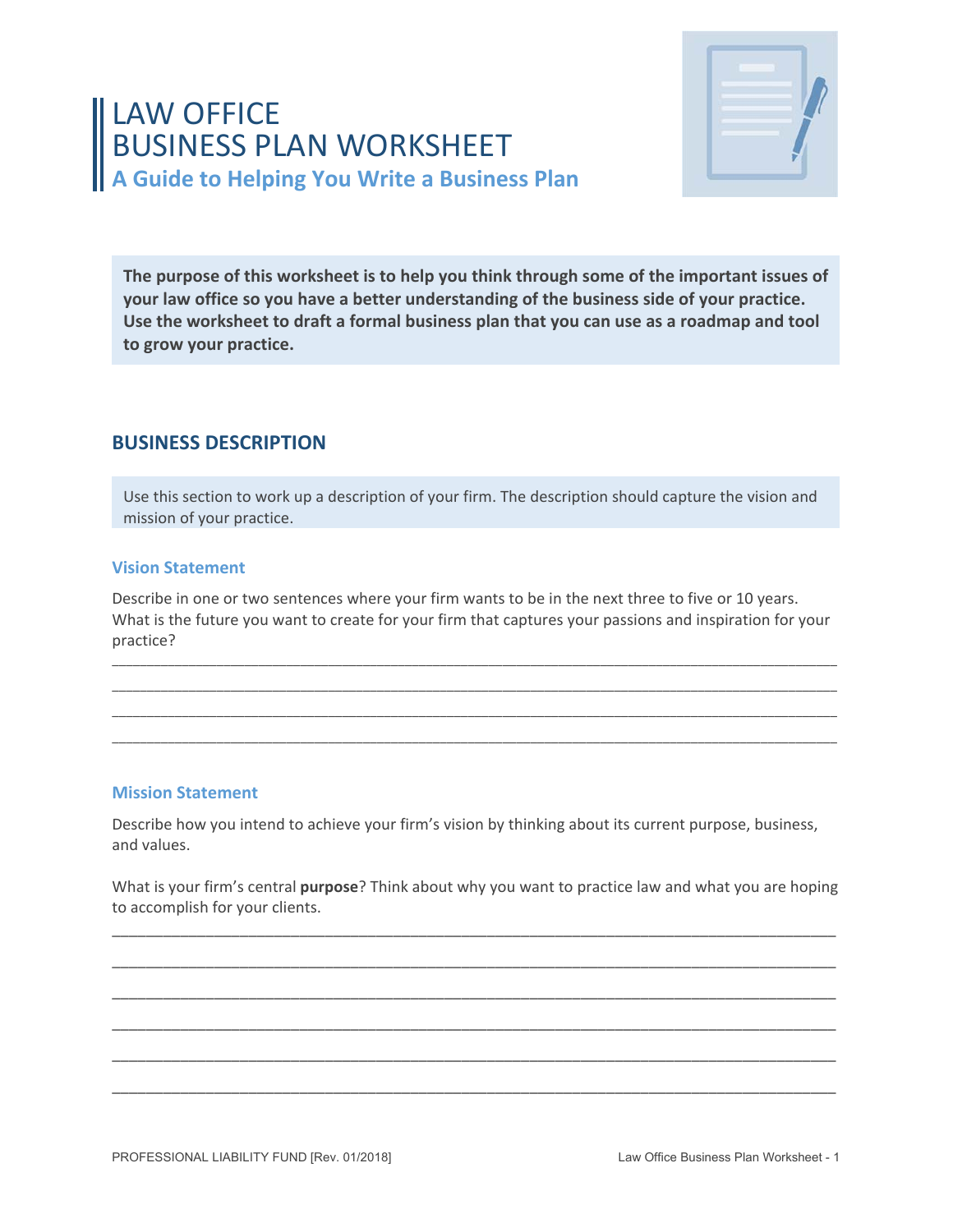What is your firm's **business**? Think about the type of legal services you intend to provide and the market you want to serve.

\_\_\_\_\_\_\_\_\_\_\_\_\_\_\_\_\_\_\_\_\_\_\_\_\_\_\_\_\_\_\_\_\_\_\_\_\_\_\_\_\_\_\_\_\_\_\_\_\_\_\_\_\_\_\_\_\_\_\_\_\_\_\_\_\_\_\_\_\_\_\_\_\_\_\_\_\_\_\_\_\_\_\_\_\_

\_\_\_\_\_\_\_\_\_\_\_\_\_\_\_\_\_\_\_\_\_\_\_\_\_\_\_\_\_\_\_\_\_\_\_\_\_\_\_\_\_\_\_\_\_\_\_\_\_\_\_\_\_\_\_\_\_\_\_\_\_\_\_\_\_\_\_\_\_\_\_\_\_\_\_\_\_\_\_\_\_\_\_\_\_

\_\_\_\_\_\_\_\_\_\_\_\_\_\_\_\_\_\_\_\_\_\_\_\_\_\_\_\_\_\_\_\_\_\_\_\_\_\_\_\_\_\_\_\_\_\_\_\_\_\_\_\_\_\_\_\_\_\_\_\_\_\_\_\_\_\_\_\_\_\_\_\_\_\_\_\_\_\_\_\_\_\_\_\_\_

\_\_\_\_\_\_\_\_\_\_\_\_\_\_\_\_\_\_\_\_\_\_\_\_\_\_\_\_\_\_\_\_\_\_\_\_\_\_\_\_\_\_\_\_\_\_\_\_\_\_\_\_\_\_\_\_\_\_\_\_\_\_\_\_\_\_\_\_\_\_\_\_\_\_\_\_\_\_\_\_\_\_\_\_\_

\_\_\_\_\_\_\_\_\_\_\_\_\_\_\_\_\_\_\_\_\_\_\_\_\_\_\_\_\_\_\_\_\_\_\_\_\_\_\_\_\_\_\_\_\_\_\_\_\_\_\_\_\_\_\_\_\_\_\_\_\_\_\_\_\_\_\_\_\_\_\_\_\_\_\_\_\_\_\_\_\_\_\_\_\_

What are your firm's **values**? Think about how you want to define your firm's culture. List three fundamental beliefs or principles that will guide your firm's day‐to‐day operation.

| <u>.</u> . |  |
|------------|--|
| e<br>٠     |  |
| 灬<br>J.    |  |

## **MARKET ANALYSIS**

Use this section to help you analyze the market you want to enter. Use resources such as: the Internet; studies and data from American Bar Association and your state or county bars; business publications; Census data; court records; community leaders; law schools; colleagues.

#### **Overall Market**

Describe the market you want to enter. Think about the size, historical and projected growth rates, niches, changes in the legal profession, technology development, and other factors that affect your market. Use the information below to help inform you of your market.

\_\_\_\_\_\_\_\_\_\_\_\_\_\_\_\_\_\_\_\_\_\_\_\_\_\_\_\_\_\_\_\_\_\_\_\_\_\_\_\_\_\_\_\_\_\_\_\_\_\_\_\_\_\_\_\_\_\_\_\_\_\_\_\_\_\_\_\_\_\_\_\_\_\_\_\_\_\_\_\_\_\_\_\_\_

\_\_\_\_\_\_\_\_\_\_\_\_\_\_\_\_\_\_\_\_\_\_\_\_\_\_\_\_\_\_\_\_\_\_\_\_\_\_\_\_\_\_\_\_\_\_\_\_\_\_\_\_\_\_\_\_\_\_\_\_\_\_\_\_\_\_\_\_\_\_\_\_\_\_\_\_\_\_\_\_\_\_\_\_\_

\_\_\_\_\_\_\_\_\_\_\_\_\_\_\_\_\_\_\_\_\_\_\_\_\_\_\_\_\_\_\_\_\_\_\_\_\_\_\_\_\_\_\_\_\_\_\_\_\_\_\_\_\_\_\_\_\_\_\_\_\_\_\_\_\_\_\_\_\_\_\_\_\_\_\_\_\_\_\_\_\_\_\_\_\_

\_\_\_\_\_\_\_\_\_\_\_\_\_\_\_\_\_\_\_\_\_\_\_\_\_\_\_\_\_\_\_\_\_\_\_\_\_\_\_\_\_\_\_\_\_\_\_\_\_\_\_\_\_\_\_\_\_\_\_\_\_\_\_\_\_\_\_\_\_\_\_\_\_\_\_\_\_\_\_\_\_\_\_\_\_

\_\_\_\_\_\_\_\_\_\_\_\_\_\_\_\_\_\_\_\_\_\_\_\_\_\_\_\_\_\_\_\_\_\_\_\_\_\_\_\_\_\_\_\_\_\_\_\_\_\_\_\_\_\_\_\_\_\_\_\_\_\_\_\_\_\_\_\_\_\_\_\_\_\_\_\_\_\_\_\_\_\_\_\_\_

#### **Market Need**

List three needs or demands in that market.

| <u>_</u>      |  |
|---------------|--|
| <u>.</u>      |  |
| e<br><u>.</u> |  |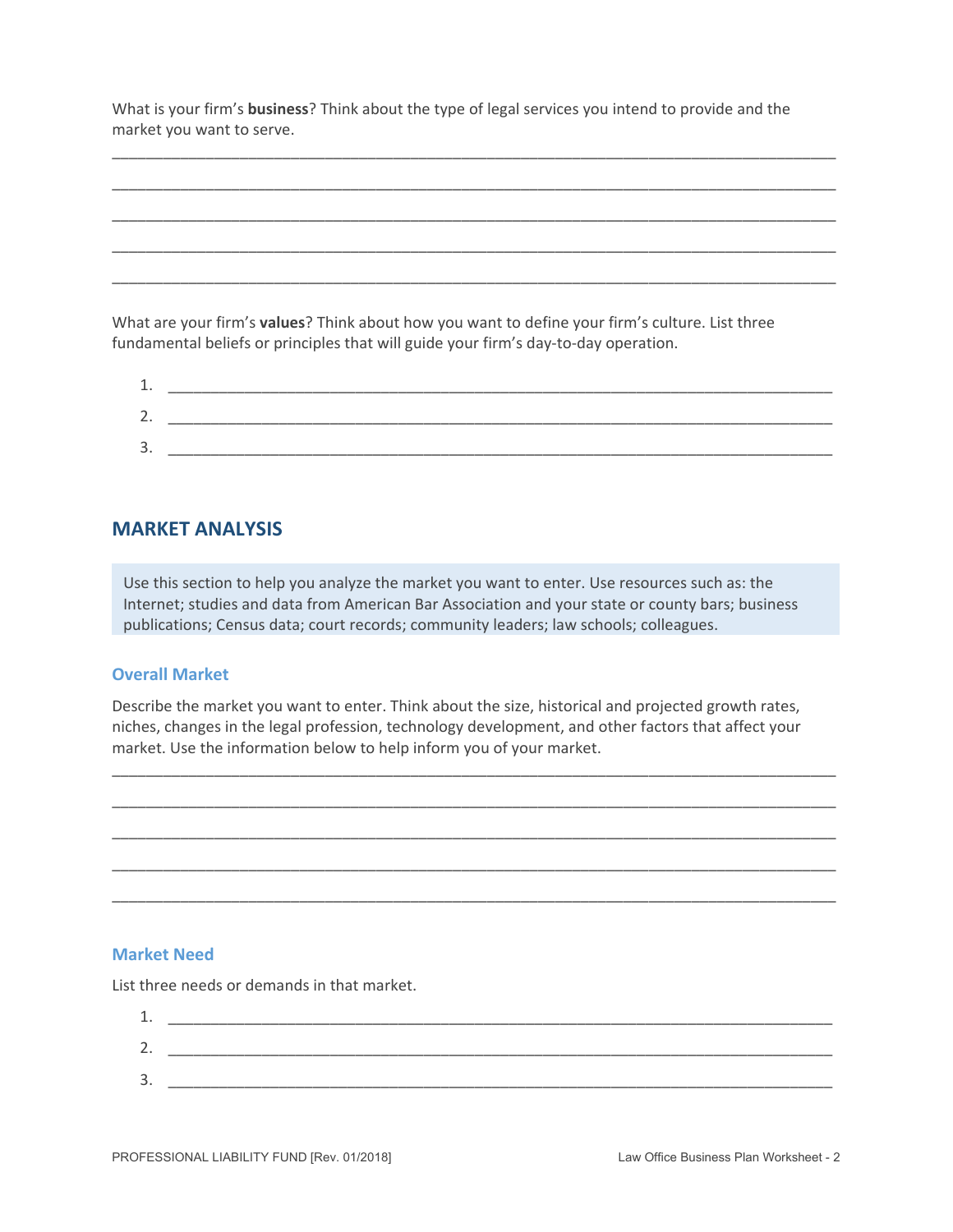Describe how you will fill those needs.

List the barriers that prevent you from entering the market and describe how you will overcome each barrier.

#### **Target Market**

Identify the target market (client base) you want to serve. Describe their key demographics.

List where your prospective clients are geographically located.

| -           |  |
|-------------|--|
| <u>.</u>    |  |
| -<br>٠<br>ັ |  |

Describe the psychographic profile of your target market. Think about lifestyle, fears, attitudes, values, or habits. Do they tend to be more tech savvy, confrontational, sophisticated, frugal, spendthrift, etc.?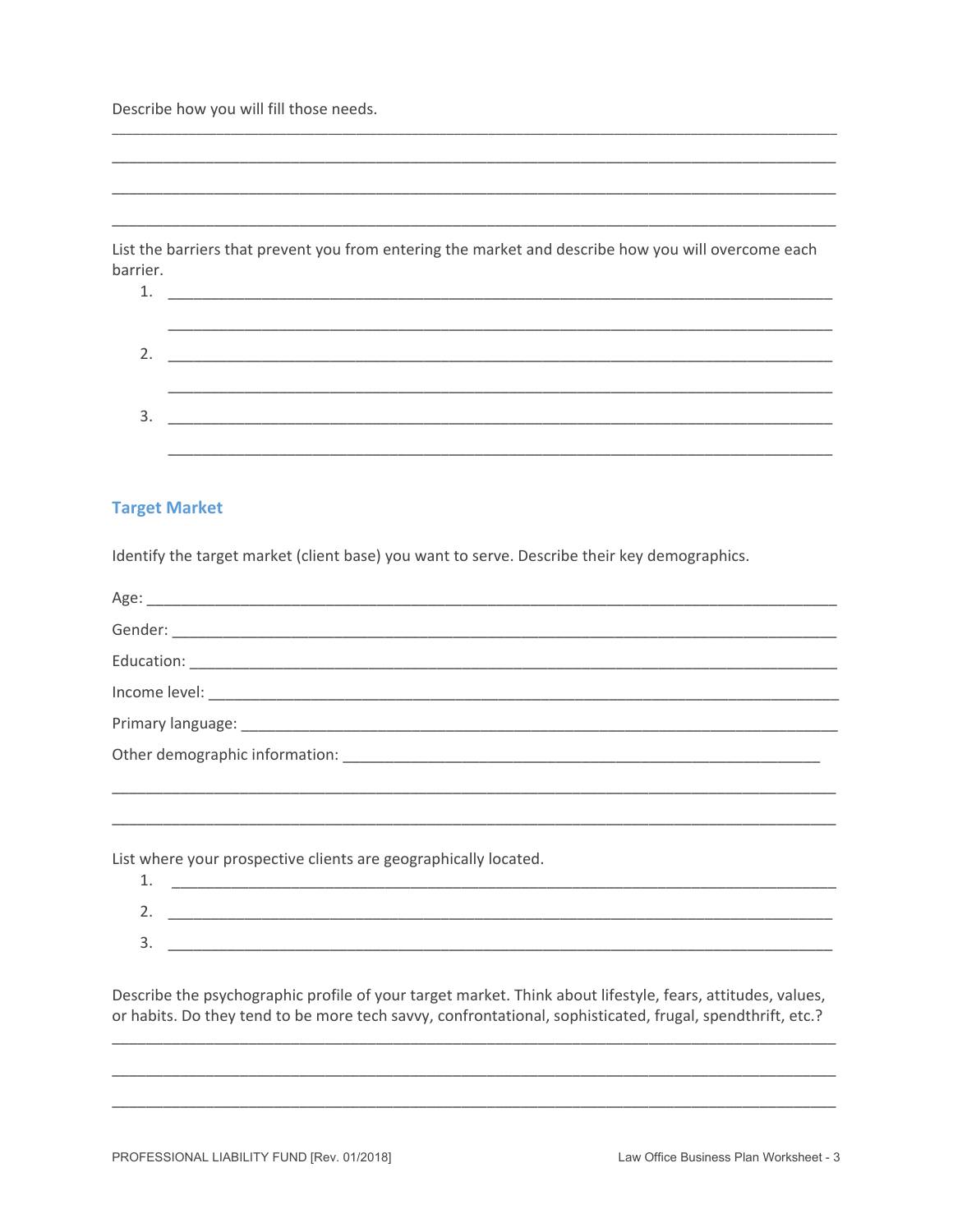## **Competition**

Identify all of your major competitors (firms of all sizes, in‐house counsels, government and public interest lawyers, and non-traditional legal services, e.g., Legal Zoom) that you know about or can find out. Use the chart below.

|                                   | <b>Their</b> |                  |                                     | <b>Other useful information</b>    |  |  |  |  |
|-----------------------------------|--------------|------------------|-------------------------------------|------------------------------------|--|--|--|--|
| <b>Competitors</b>                | price        | <b>Strengths</b> | <b>Weaknesses</b>                   | (their clients, specialties, etc.) |  |  |  |  |
| <b>Primary direct competitors</b> |              |                  |                                     |                                    |  |  |  |  |
| 1.                                |              |                  |                                     |                                    |  |  |  |  |
| 2.                                |              |                  |                                     |                                    |  |  |  |  |
| 3.                                |              |                  |                                     |                                    |  |  |  |  |
|                                   |              |                  | <b>Secondary direct competitors</b> |                                    |  |  |  |  |
| 4.                                |              |                  |                                     |                                    |  |  |  |  |
| 5.                                |              |                  |                                     |                                    |  |  |  |  |
| 6.                                |              |                  |                                     |                                    |  |  |  |  |
|                                   |              |                  | <b>Indirect competitors</b>         |                                    |  |  |  |  |
| 7.                                |              |                  |                                     |                                    |  |  |  |  |
| 8.                                |              |                  |                                     |                                    |  |  |  |  |
| 9.                                |              |                  |                                     |                                    |  |  |  |  |

Describe what makes your firm stand out from your competitors. Why should clients choose you rather than the competition?

\_\_\_\_\_\_\_\_\_\_\_\_\_\_\_\_\_\_\_\_\_\_\_\_\_\_\_\_\_\_\_\_\_\_\_\_\_\_\_\_\_\_\_\_\_\_\_\_\_\_\_\_\_\_\_\_\_\_\_\_\_\_\_\_\_\_\_\_\_\_\_\_\_\_\_\_\_\_\_\_\_\_\_\_\_

\_\_\_\_\_\_\_\_\_\_\_\_\_\_\_\_\_\_\_\_\_\_\_\_\_\_\_\_\_\_\_\_\_\_\_\_\_\_\_\_\_\_\_\_\_\_\_\_\_\_\_\_\_\_\_\_\_\_\_\_\_\_\_\_\_\_\_\_\_\_\_\_\_\_\_\_\_\_\_\_\_\_\_\_\_

\_\_\_\_\_\_\_\_\_\_\_\_\_\_\_\_\_\_\_\_\_\_\_\_\_\_\_\_\_\_\_\_\_\_\_\_\_\_\_\_\_\_\_\_\_\_\_\_\_\_\_\_\_\_\_\_\_\_\_\_\_\_\_\_\_\_\_\_\_\_\_\_\_\_\_\_\_\_\_\_\_\_\_\_\_

\_\_\_\_\_\_\_\_\_\_\_\_\_\_\_\_\_\_\_\_\_\_\_\_\_\_\_\_\_\_\_\_\_\_\_\_\_\_\_\_\_\_\_\_\_\_\_\_\_\_\_\_\_\_\_\_\_\_\_\_\_\_\_\_\_\_\_\_\_\_\_\_\_\_\_\_\_\_\_\_\_\_\_\_\_

\_\_\_\_\_\_\_\_\_\_\_\_\_\_\_\_\_\_\_\_\_\_\_\_\_\_\_\_\_\_\_\_\_\_\_\_\_\_\_\_\_\_\_\_\_\_\_\_\_\_\_\_\_\_\_\_\_\_\_\_\_\_\_\_\_\_\_\_\_\_\_\_\_\_\_\_\_\_\_\_\_\_\_\_\_

\_\_\_\_\_\_\_\_\_\_\_\_\_\_\_\_\_\_\_\_\_\_\_\_\_\_\_\_\_\_\_\_\_\_\_\_\_\_\_\_\_\_\_\_\_\_\_\_\_\_\_\_\_\_\_\_\_\_\_\_\_\_\_\_\_\_\_\_\_\_\_\_\_\_\_\_\_\_\_\_\_\_\_\_\_

\_\_\_\_\_\_\_\_\_\_\_\_\_\_\_\_\_\_\_\_\_\_\_\_\_\_\_\_\_\_\_\_\_\_\_\_\_\_\_\_\_\_\_\_\_\_\_\_\_\_\_\_\_\_\_\_\_\_\_\_\_\_\_\_\_\_\_\_\_\_\_\_\_\_\_\_\_\_\_\_\_\_\_\_\_

\_\_\_\_\_\_\_\_\_\_\_\_\_\_\_\_\_\_\_\_\_\_\_\_\_\_\_\_\_\_\_\_\_\_\_\_\_\_\_\_\_\_\_\_\_\_\_\_\_\_\_\_\_\_\_\_\_\_\_\_\_\_\_\_\_\_\_\_\_\_\_\_\_\_\_\_\_\_\_\_\_\_\_\_\_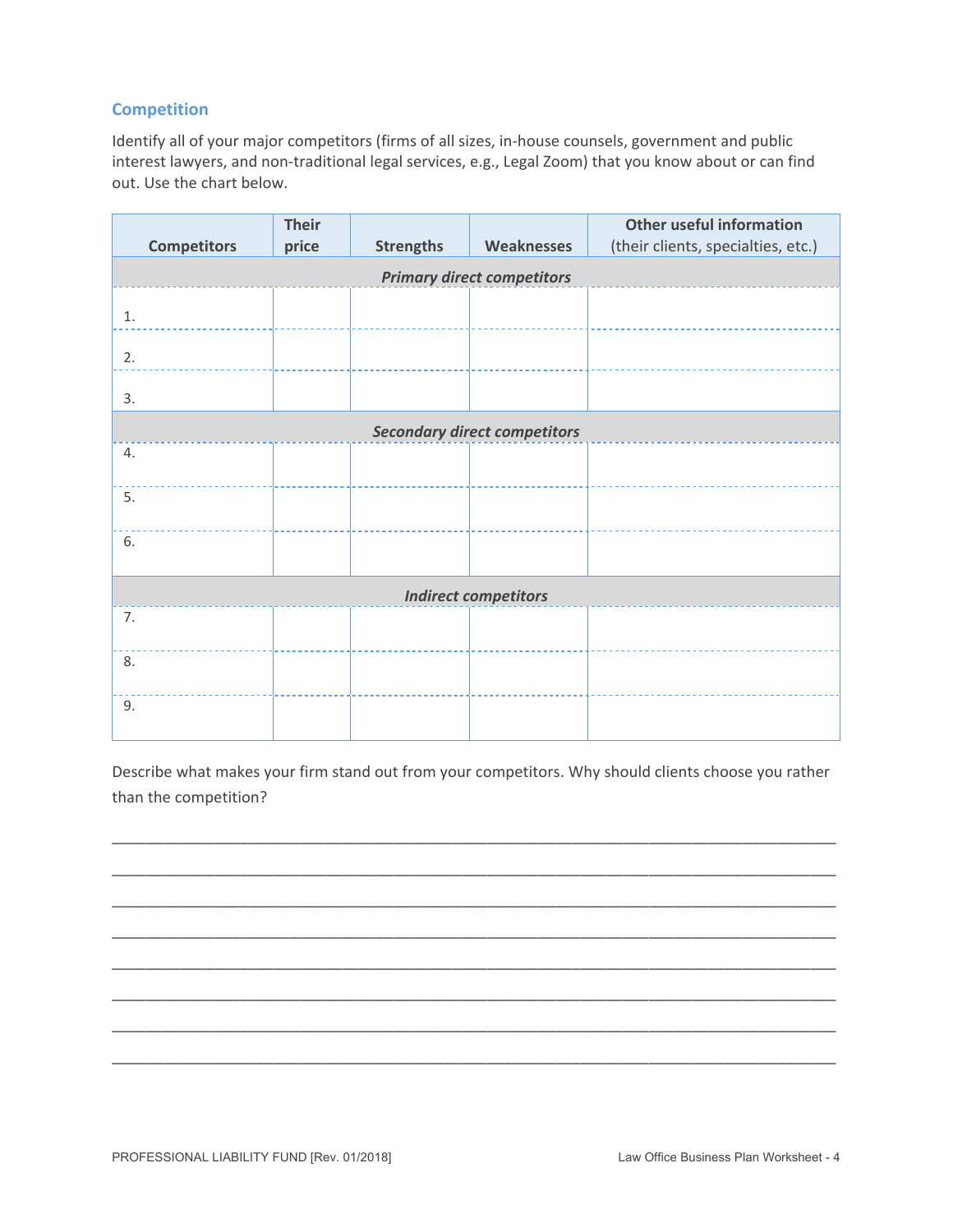## **MARKETING PLAN**

Use this section to help you plan your marketing goals, strategies and tactics to develop your business and get clients.

#### **Budget**

What is your marketing budget? \_\_\_\_\_\_\_\_\_\_\_\_\_\_\_\_\_\_\_\_\_\_\_\_\_\_\_\_\_\_\_\_\_\_\_\_\_\_\_\_\_\_\_\_\_\_\_\_\_\_\_\_\_\_\_\_

#### **Goals**

List up to five goals to help you develop your business. Goals need to be trackable and measurable. Examples of non-measurable goals: get more leads; bill more hours. Examples of measurable goals: generate 20 leads per month; bill 150 hours per month.

| 5. |  |
|----|--|

#### **Strategies & Tactics**

Describe the strategies (actions, projects, activities, and initiatives) you will use to accomplish your goals. How will you measure the success of each goal? Use the chart below.

| <b>Goals</b>                                                                   | <b>Strategies</b>                                                                                        | <b>Metrics</b>                                                                                  |
|--------------------------------------------------------------------------------|----------------------------------------------------------------------------------------------------------|-------------------------------------------------------------------------------------------------|
| Example: Generate 10 new<br>clients per month based on<br>50% conversion rate. | • Ask clients for referrals<br>• Network to cultivate referral<br>sources<br>• Improve website & use SEO | 11+ clients: Goal exceeded<br>10: Right on track<br>5-9: Goal not met<br>0-4: Goal very far off |
|                                                                                |                                                                                                          |                                                                                                 |
|                                                                                |                                                                                                          |                                                                                                 |
|                                                                                |                                                                                                          |                                                                                                 |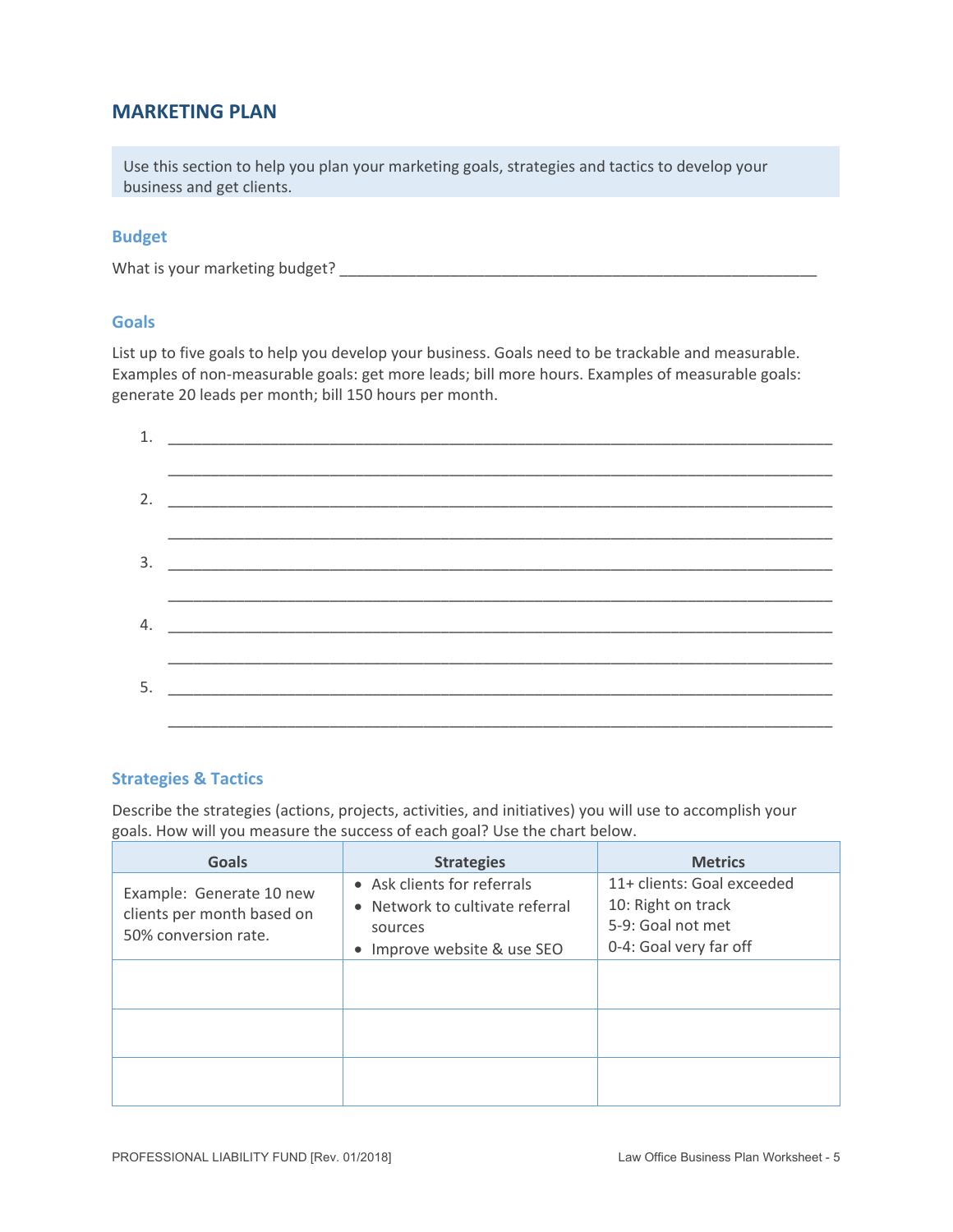Use the sample chart below to keep track of your overall marketing efforts and their effectiveness. This will help you refine and improve your marketing plan.

| <b>Strategies</b>           | <b>Tactics</b>                                                                                                                                                                                                                                  | <b>Execution</b>                                                                                                                                                                                                                                                                                                                                                                                                                                                                                                                          |  |  |  |  |
|-----------------------------|-------------------------------------------------------------------------------------------------------------------------------------------------------------------------------------------------------------------------------------------------|-------------------------------------------------------------------------------------------------------------------------------------------------------------------------------------------------------------------------------------------------------------------------------------------------------------------------------------------------------------------------------------------------------------------------------------------------------------------------------------------------------------------------------------------|--|--|--|--|
| Client<br>referrals         | 1. Take to lunch<br>2. Extra attention<br>3. Formal and<br>informal exit<br>surveys                                                                                                                                                             | 1. List the clients you took out for lunch and when:<br>2. List the clients you spent extra 10-15 minutes in a meeting without charging<br>them or other kind of extra attention you provided them:<br>3. Keep track of all clients you gave formal or informal exit surveys and their<br>response.<br>Client's name<br><b>Responded?</b><br><b>Survey type</b>                                                                                                                                                                           |  |  |  |  |
| <b>Network</b><br>referrals | Lawyers:<br>1. Bar associations<br>2. CLE<br>presentations<br>3. Social events<br>Non-Lawyers:<br>4. Trade<br>associations<br>5. Board of<br>directors<br>6. Speaking<br>engagements<br>Community:<br>7. Churches<br>8. Schools<br>9. Neighbors | 1. List all the bar associations you've joined and your role:<br>2. List all the CLEs you've presented at:<br>3. List bar functions and social events you've attended and whom you've met<br>there:<br>4. List all trade associations you've joined and your role :<br>5. List all organizations on which you've served as a board member:<br>6. List all occasions where you've presented to non-lawyers groups:<br>7-9. List all volunteer services you've provided to the community (at churches<br>and schools and in neighborhoods): |  |  |  |  |
| Online tools                | 1. Website<br>2. SEO<br>3. Blog posts<br>4. Social media<br>5. Pay-per-click ad<br>6. Marketing<br>website                                                                                                                                      | 1. List the features in your website that make it modern and user-friendly:<br>2. Describe what you are doing for SEO. How are you keeping the content<br>updated? Are you doing it yourself or using a SEO service?<br>3. If you blog, how often?<br>4. Describe any social media you're using and how often:<br>5. Describe any pay-per-click ad campaigns:<br>6. Describe whether and how you're using online marketing websites like Avvo:                                                                                            |  |  |  |  |
| Ads                         | Reach leads offline<br>1. Print ads:<br>billboards,<br>newspaper,<br>transit<br>2. TV/radio ads                                                                                                                                                 | 1. List all places where you've taken out print ads and how often they run.<br>2. List all TV and/or radio ads you've run and their frequency.                                                                                                                                                                                                                                                                                                                                                                                            |  |  |  |  |
| List other<br>strategies    | Break down<br>strategies into<br>actionable steps.                                                                                                                                                                                              | Keep track of all other strategies and tactics like above.                                                                                                                                                                                                                                                                                                                                                                                                                                                                                |  |  |  |  |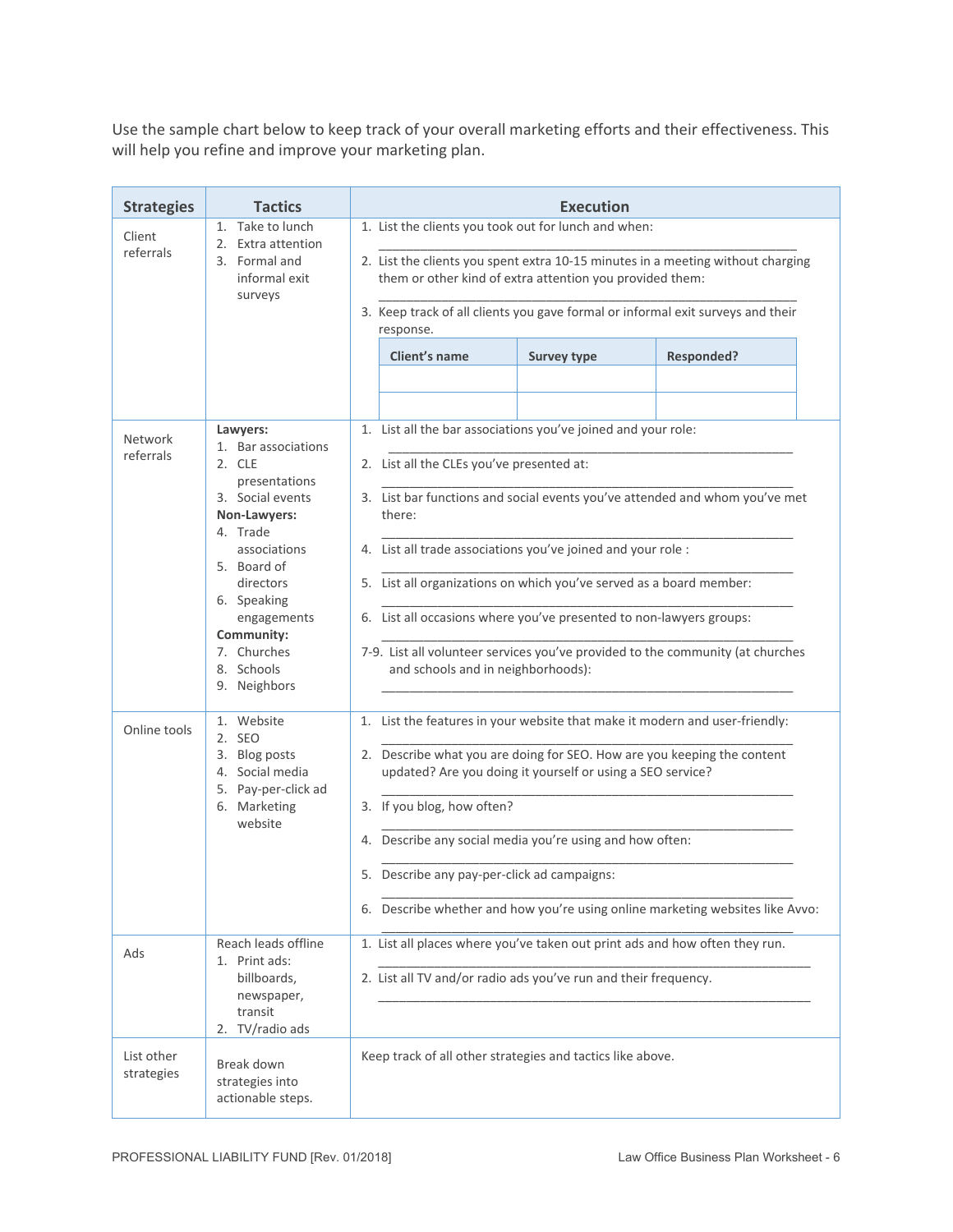## **FINANCIAL PLANNING**

Detail your firm's financial operations, including your start‐up budget, cash flow, and projected revenue. If a line item does not apply, put zero.

## **Funding**

List the various sources of funding used to start your law firm.

Personal Capital

Loans

Line of Credit

| Sub Total | . . |
|-----------|-----|
|-----------|-----|

## **Start-Up Budget**

List your start-up expenses using the chart below.

| <b>Type of Expense</b>                                                                          | Cost |
|-------------------------------------------------------------------------------------------------|------|
| Professional expenses (law license, bar dues, malpractice insurance,<br>business fees, etc.)    |      |
| Equipment (computer, printer, scanner, etc.)                                                    |      |
| Software & technology (practice management software, accounting<br>software, IT services, etc.) |      |
| Office furnishings (tables, chairs, file organizers and storage, décor, etc.)                   |      |
| Office supplies (paper, pens, legal pads, post-notes, stapler, etc.)                            |      |
| Marketing (business cards, advertising, website, etc.)                                          |      |
| Miscellaneous (parking, travel, etc.)                                                           |      |
| Other                                                                                           |      |
| Total                                                                                           | S    |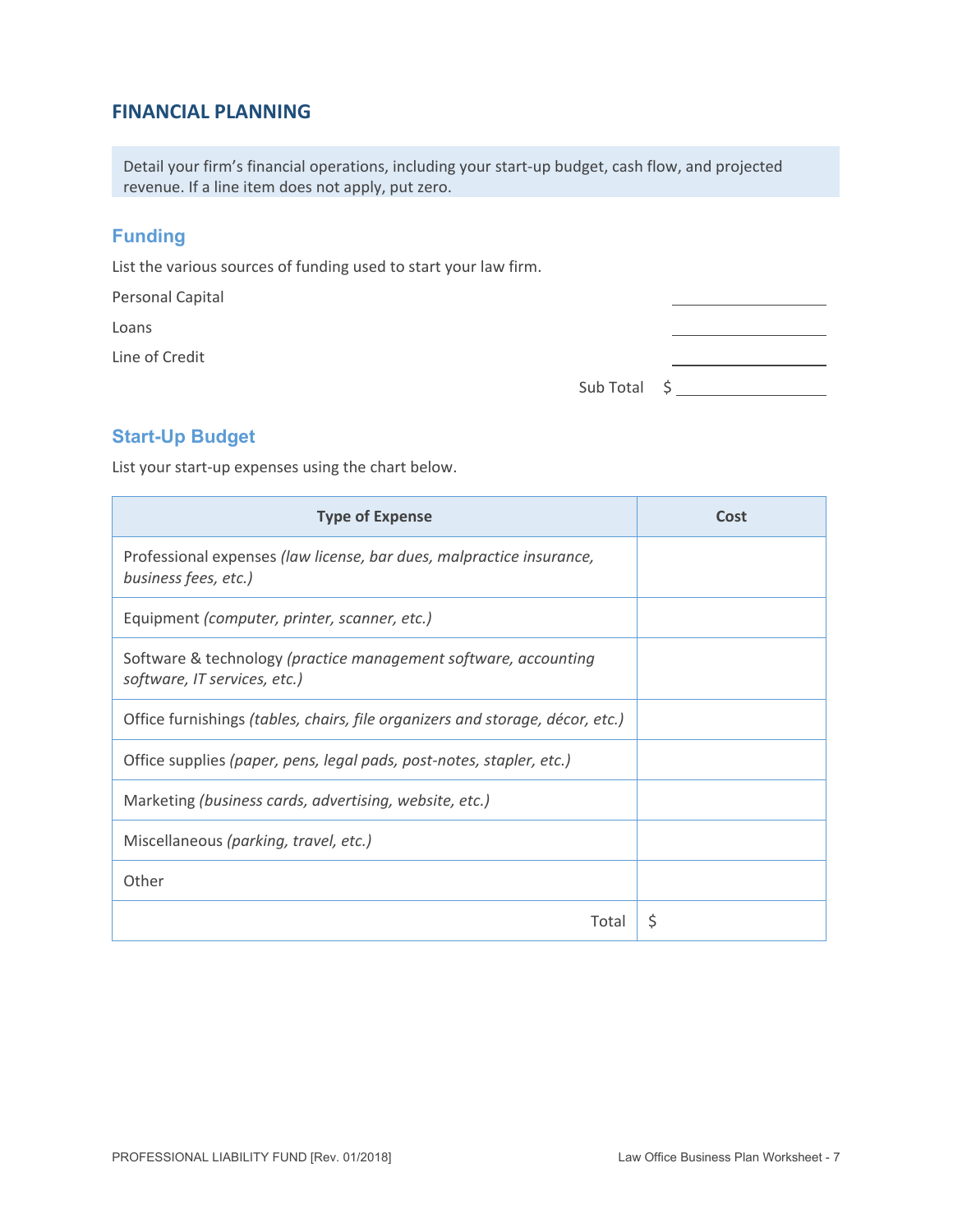## **Cash Flow**

Use this worksheet to show the flow of funds in and out of the firm, itemized as regular income and operating costs.

|                                                      | [Month] | [Month] | [Month] | [Month] | [Month] | [Month] | <b>TOTAL</b>         |
|------------------------------------------------------|---------|---------|---------|---------|---------|---------|----------------------|
|                                                      |         |         |         |         |         |         |                      |
| Beginning<br><b>Balance</b>                          |         |         |         |         |         |         | $\boldsymbol{\zeta}$ |
| <b>Income</b>                                        |         |         |         |         |         |         |                      |
| Accounts<br>Receivable                               |         |         |         |         |         |         |                      |
| Other                                                |         |         |         |         |         |         |                      |
| TOTAL INCOME                                         |         |         |         |         |         |         | \$                   |
| <b>Expenses</b>                                      |         |         |         |         |         |         |                      |
| Professional<br>Expenses                             |         |         |         |         |         |         |                      |
| Equipment                                            |         |         |         |         |         |         |                      |
| Software &<br>Technology                             |         |         |         |         |         |         |                      |
| Utilities & Rent                                     |         |         |         |         |         |         |                      |
| Supplies                                             |         |         |         |         |         |         |                      |
| Marketing                                            |         |         |         |         |         |         |                      |
| Miscellaneous<br>(Transportation,<br>services, etc.) |         |         |         |         |         |         |                      |
| Taxes                                                |         |         |         |         |         |         |                      |
| Loan Payment                                         |         |         |         |         |         |         |                      |
| <b>TOTAL EXPENSES</b>                                |         |         |         |         |         |         | $\boldsymbol{\zeta}$ |
| <b>Ending Balance</b>                                |         |         |         |         |         |         | $\boldsymbol{\zeta}$ |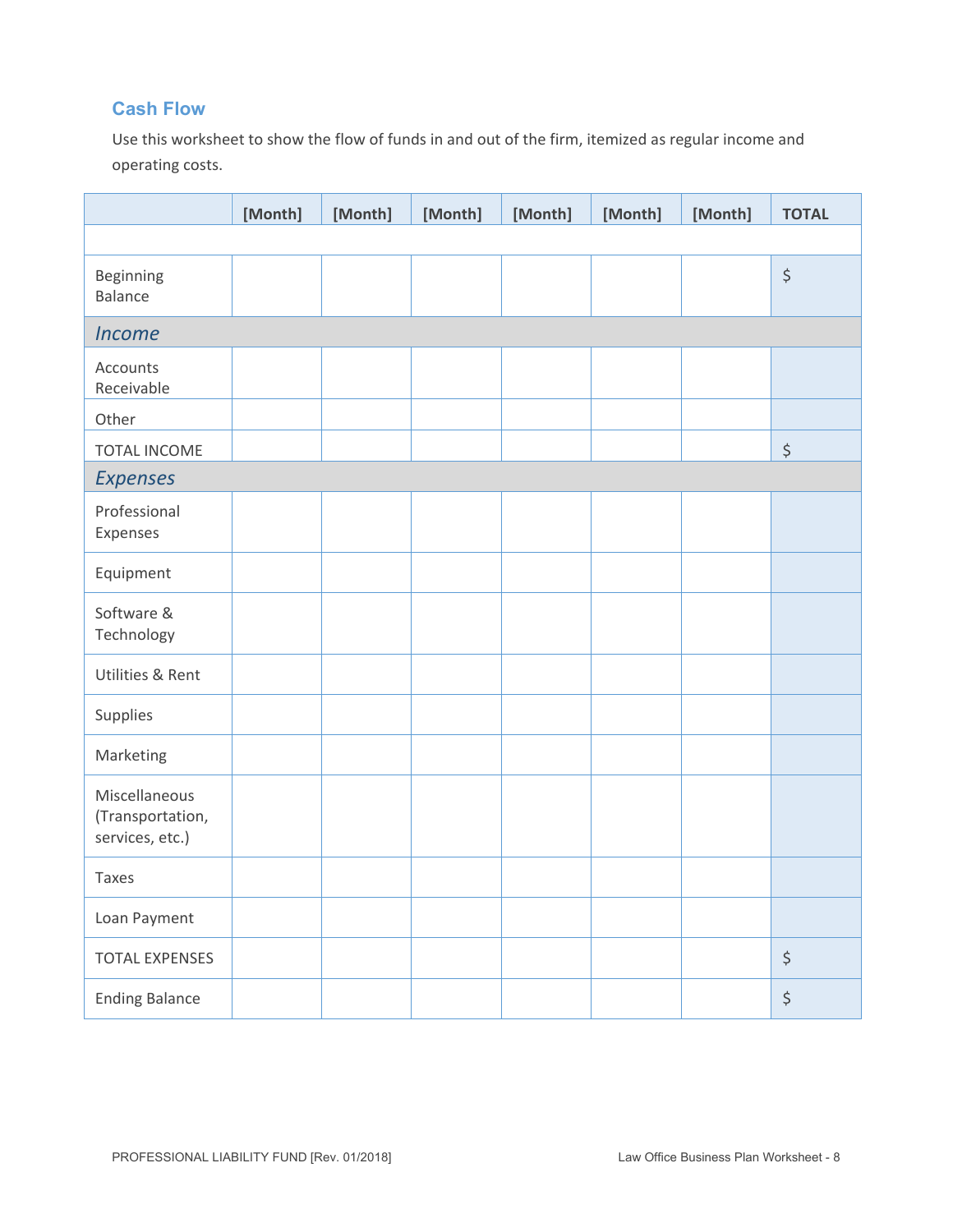## **Projected Revenue**

Revenue comes from calculating the price of services and then subtracting the costs in providing those services. Establishing price and projecting revenue can involve some speculation, especially in the beginning. Review your income and expense data regularly and adjust your revenue projection as needed.

After analyzing the market and reviewing the data, what will your price point be for services? Will it be hourly, flat fee, or a combination?

How much work do you need to bill at the above rate(s) to meet your operating costs (i.e., number of hours or number of flat fee cases)? How much work do you need to bill at the above rate(s) to generate profit?

Do you need to limit contingency work or take on another type of work to ensure sufficient income? Are there periods of the year you will need to plan for fewer clients or cases (i.e., summer, holidays)?

What steps will you take to maximize accounts receivable and turn billed work into collected work? How will you monitor and age receivables? What action will you take as receivables age?

How frequently will you revisit your data (e.g., monthly, quarterly) to assess the viability of your financial plan and price structure? What data, reports, etc. will you need to complete your review?

> Price \$ **MINUS** Costs \$ **EQUALS** Projected Revenue \$

 $\overline{a}$ 

 $\overline{a}$ 

 $\overline{a}$ 

 $\overline{a}$ 

 $\overline{a}$ 

 $\overline{a}$ 

 $\overline{a}$ 

 $\overline{a}$ 

 $\overline{a}$ 

 $\overline{a}$ 

 $\overline{a}$ 

 $\overline{a}$ 

 $\overline{a}$ 

 $\overline{a}$ 

 $\overline{a}$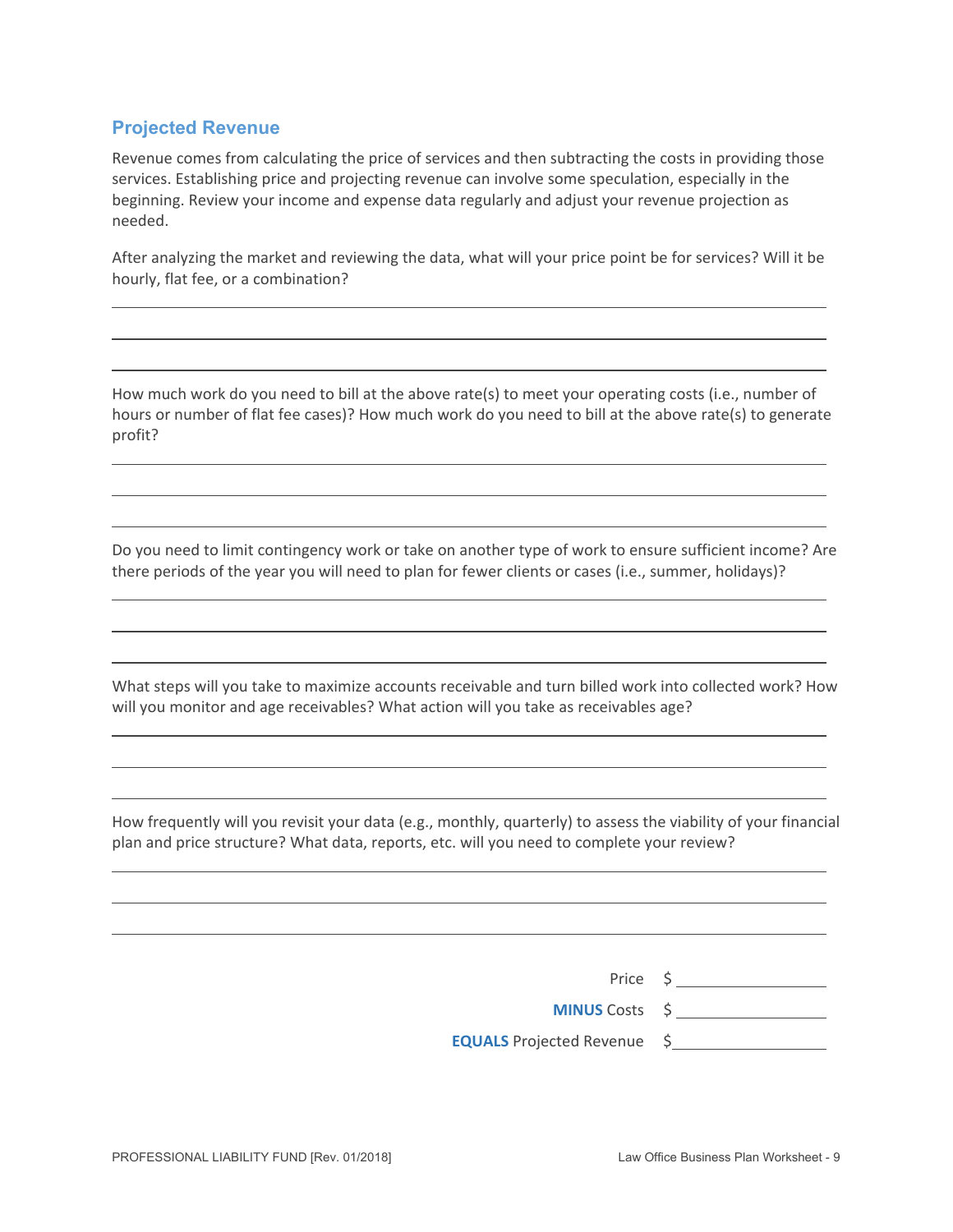# **PRACTICE MANAGMENT**

Describe the operation and organizational systems of your firm. Include office processes, procedures, and standards. Think of whether you will engage in various procedures and what, if any, limitations you will place on these processes or procedures.

## **Case Management**

| System                   | <b>Procedures</b> |
|--------------------------|-------------------|
| <b>Case Screening</b>    |                   |
| <b>Conflict Analysis</b> |                   |
| Intake                   |                   |
| File Opening             |                   |
| Fee Agreements /         |                   |
| Engagement               |                   |
| Letters                  |                   |
| Contract Work            |                   |
| File Structure           |                   |
| Disengagement            |                   |
| File Closure             |                   |
| File Storage             |                   |
| <b>File Retention</b>    |                   |

## **Time & Billing**

| System                 | <b>Procedures</b> |
|------------------------|-------------------|
| <b>Billing</b>         |                   |
| Invoicing              |                   |
| Payment Plans          |                   |
| Incentives             |                   |
| Delinquent<br>Accounts |                   |